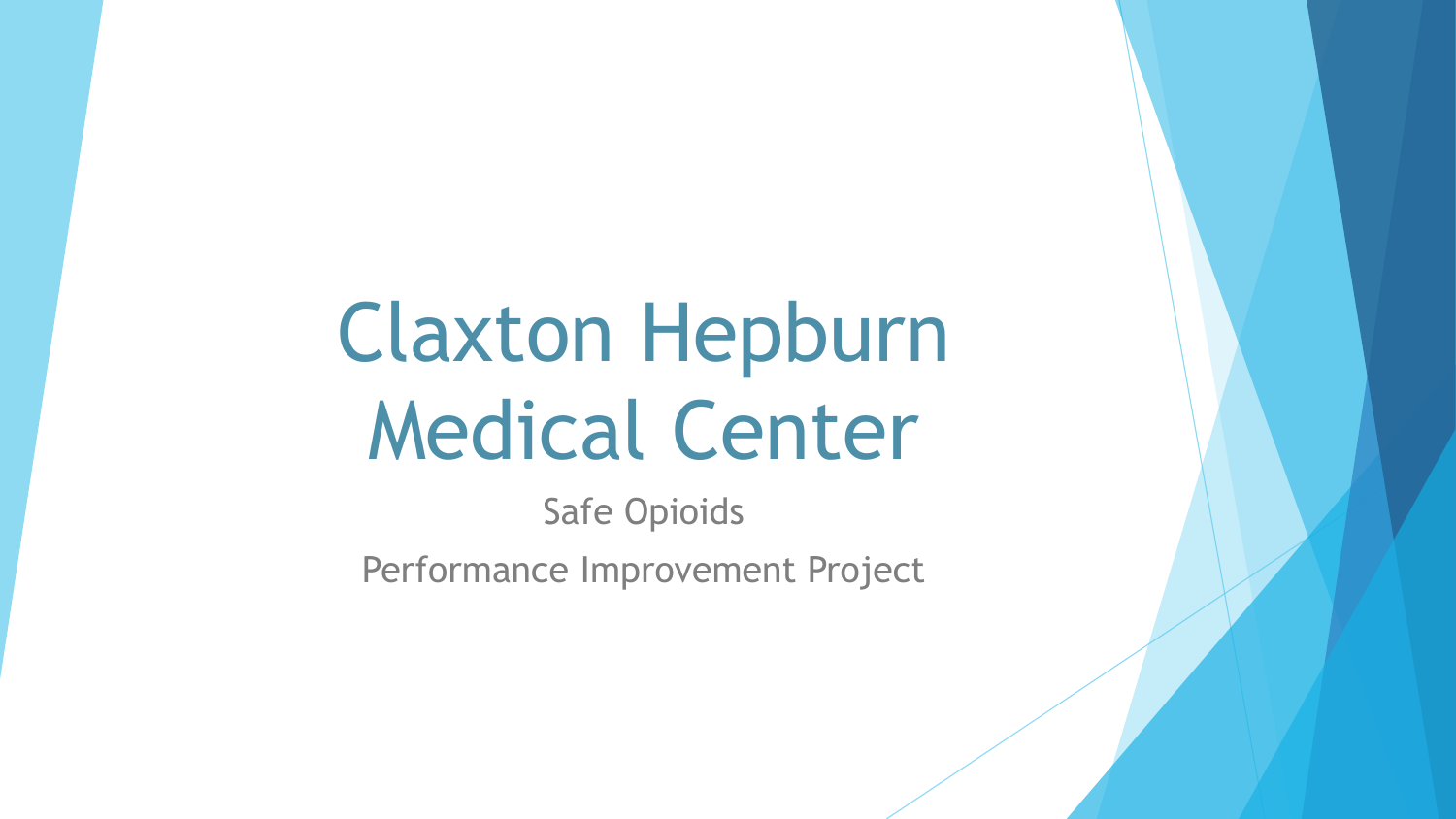### Project Goals

- Promote safety relative to inpatient opioid therapy
- Specifically, steps to reduce opioid-related respiratory depression have been enhanced and include:
	- Implementing an effective stratified patient risk assessment
	- Safe and evidenced-based prescribing and dispensing practices to include:
		- Alternatives to opioids when appropriate
		- Improved patient monitoring technology
		- Patient and family education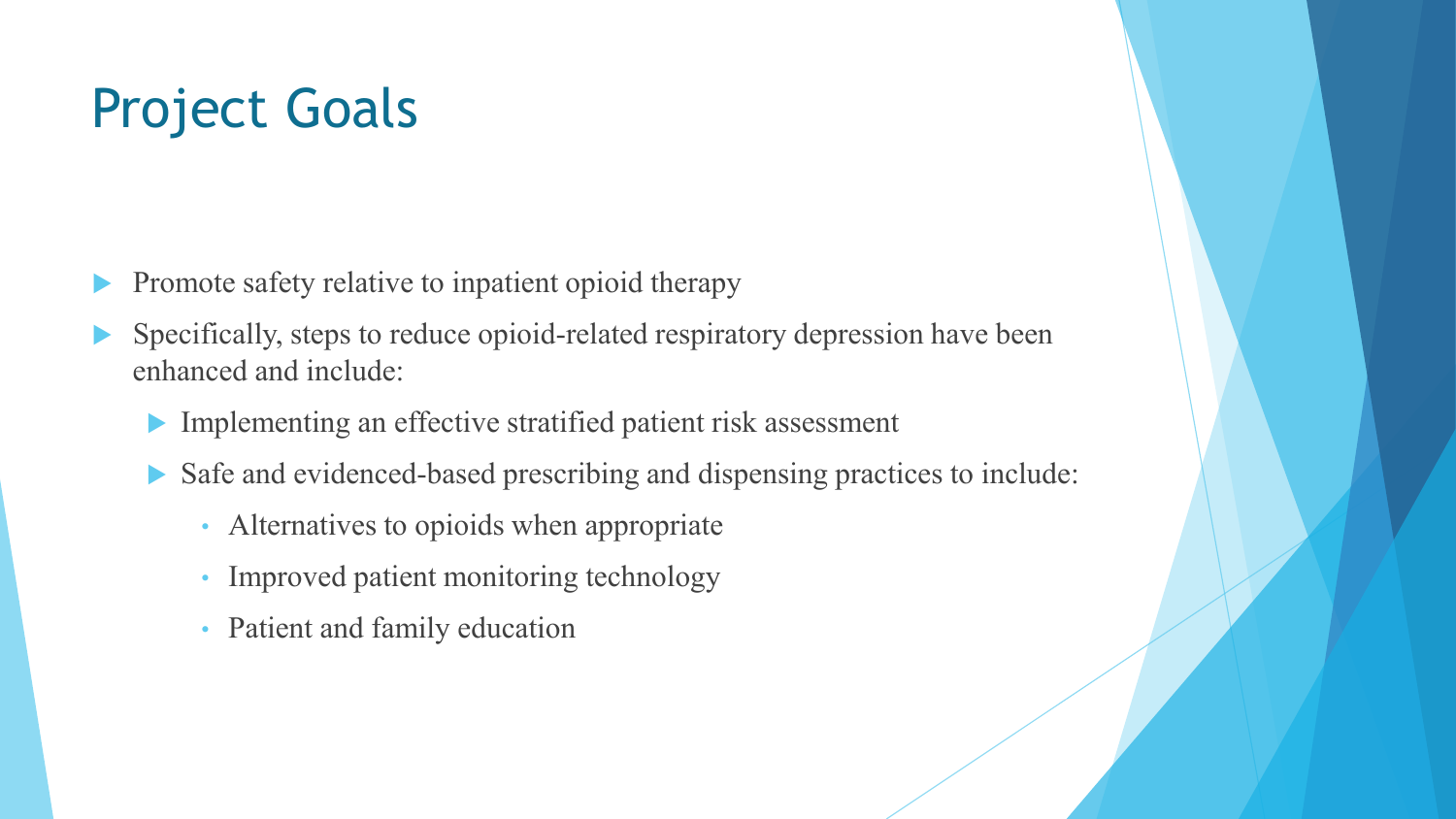#### Project History and Development

- The CHMC Safe Opioid Initiative started in 2018 as a multidisciplinary performance improvement initiative with the primary goal to advance patient safety culture within Claxton Hepburn Medical Center.
- The Institute for Safe Medication Practices, "Medication Safety Self- Assessment for High-Alert Medications, specific to Opioids" was completed and set the baseline for improvement.
- The completion of this self-assessment heightened CHMC awareness related to best practice use of opioids and allowed for CHMC to identify and prioritize the initiatives goals.
- ▶ Using The Society of Hospital Medicine's, "Reducing Adverse Drug Events Related to opioids" Implementation Guide, CHMC implemented a quality improvement program aimed at making opioid prescribing safer, with lower adverse events.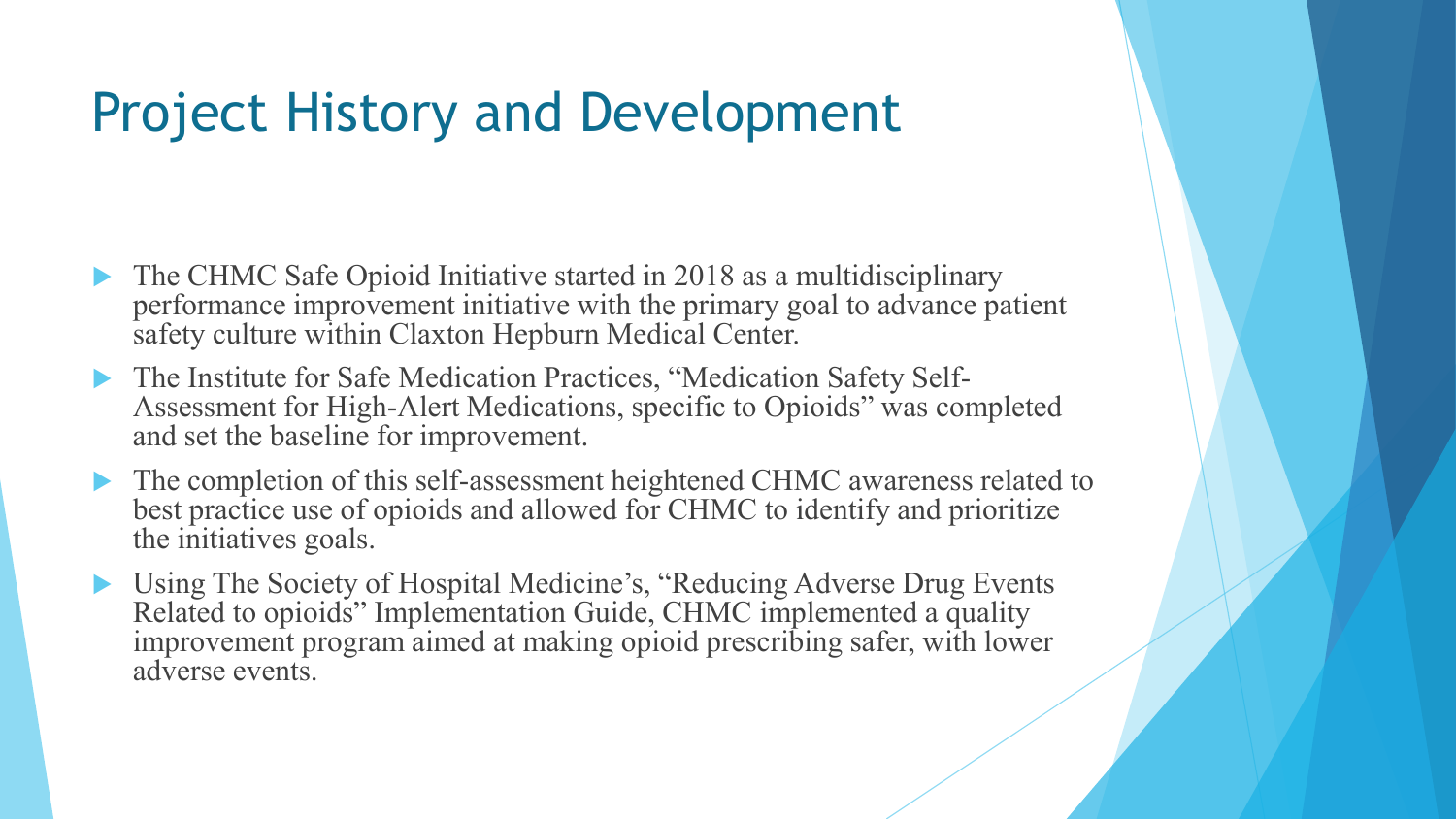### Project Progress

Over the course of 3 years CHMC has enhanced the following processes:

- Identification of patients opioid status, naive vs. tolerant, to more clearly identify risk.
- Built a patient risk stratification tool that medical providers can utilize to identify those patients who may be at increased risk for opioid-related complications.
- Established a standardized processes that can help reduce variability in opioid prescribing and administration through narcotic and non-narcotic pain medication order modules.
- Incorporated alternative measures for pain relief that utilizes interventions other than opioid medications.
- Enhanced patient monitoring via bedside nursing assessments and improved medical technology.
- Focused patient & family education regarding opioid-related adverse event prevention.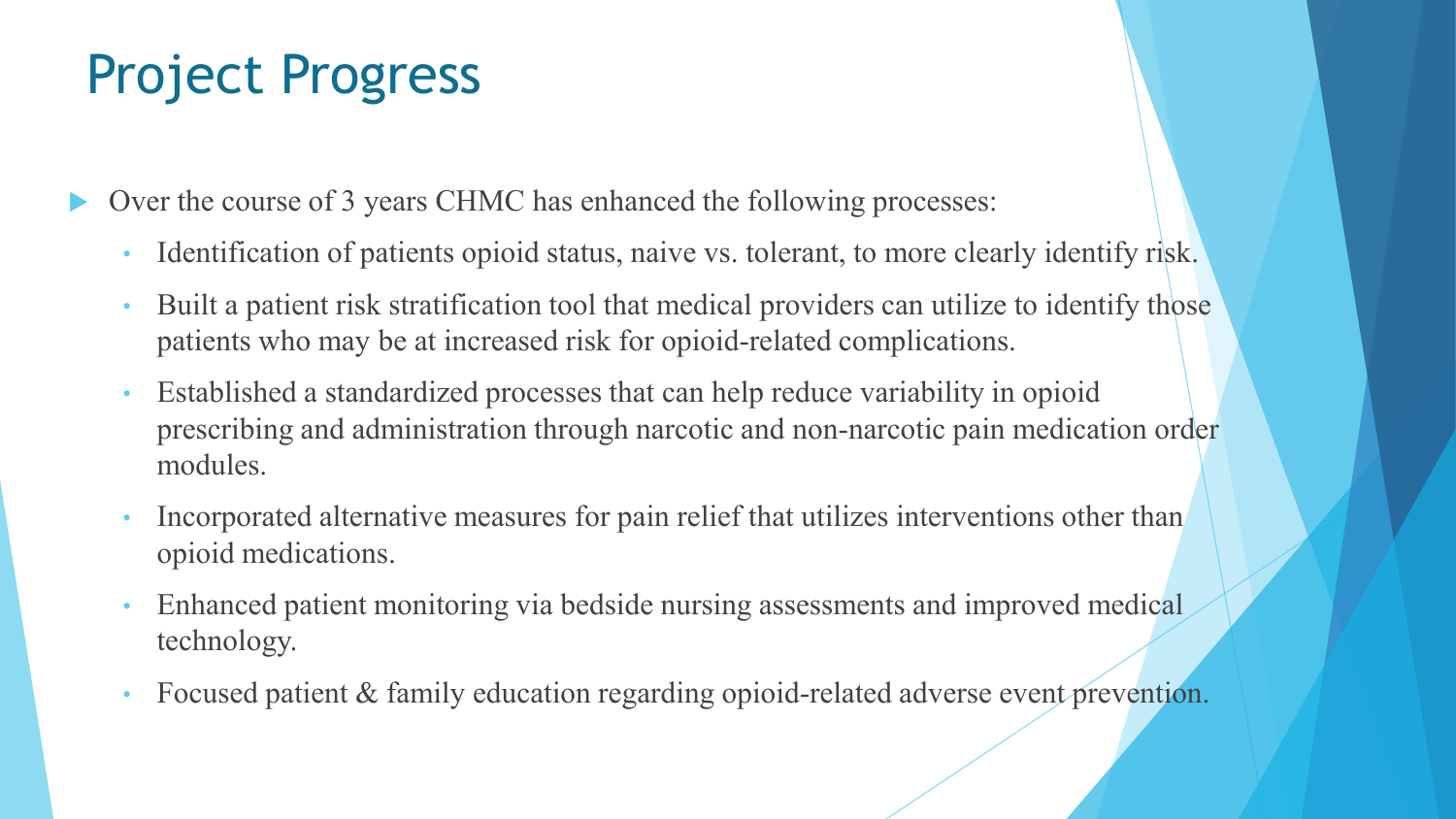## Opioid Naïve Vs. Tolerant

This order is ready to file.

Procedure Ordered

Opioid assessment

Service Date/Time  $\sqrt{\frac{2}{100}}$  Series  $\sqrt{\frac{2}{100}}$  $Q$ ty **Pri** l R.  $10/07$  N

ట

Opioid Naive: Patients NOT chronically receiving opioid analgesics on a daily basis Opioid Tolerant: Patients chronically receiving opioid analgesics on a daily basis

> $\text{Age} > 55$  |Y Opioid Naive  $\overline{Y}$ Untreated OSA, COPD, CHF Y Hepatic or Renal disease Y Total  $|4|$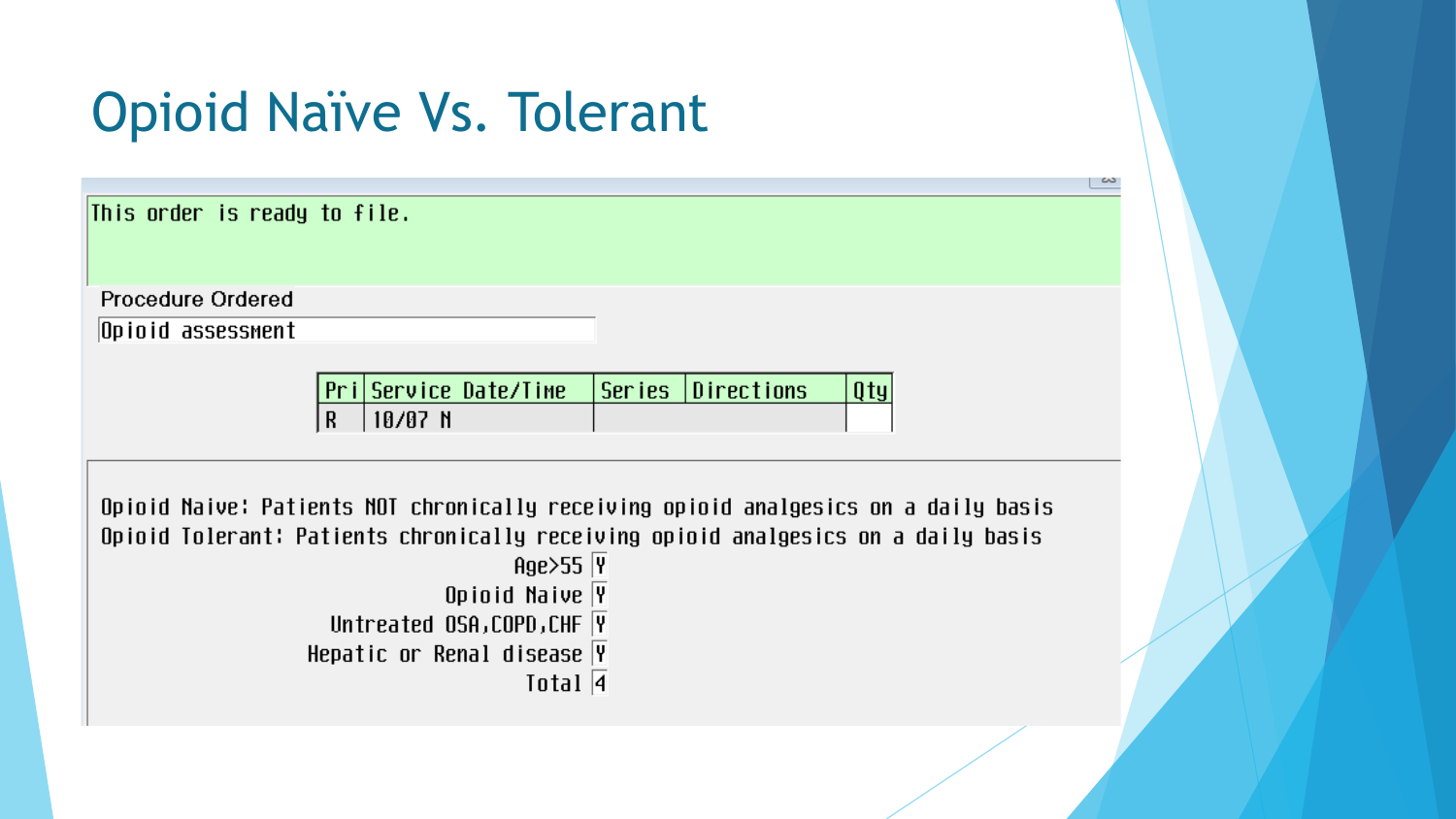## Patient Risk Stratification Tool

- **High-risk Criteria (4 point scale):**
- Age  $>55$  (1 point)
- Opioid Naïve (1 point)
- Untreated OSA, COPD, CHF (1 point)
- Hepatic impairment **and**/**or** Renal impairment (1 point)
	- **Hepatic impairment should be:** 
		- Patient with known liver disease **or**
		- T bili greater than or equal 2 mg/dl (normal less than 1.2) **or**
		- $\triangleright$  INR  $\ge$  = to 1.7 not on anticoagulation. (The number was selected because these are the lower end cut off in calculating Child Pugh score.)

#### **Renal impairment should be:**

- $\blacktriangleright$  eGFR $\le$  or  $=$  59 or
- ▶ Cr greater or equal than 1.5 times baseline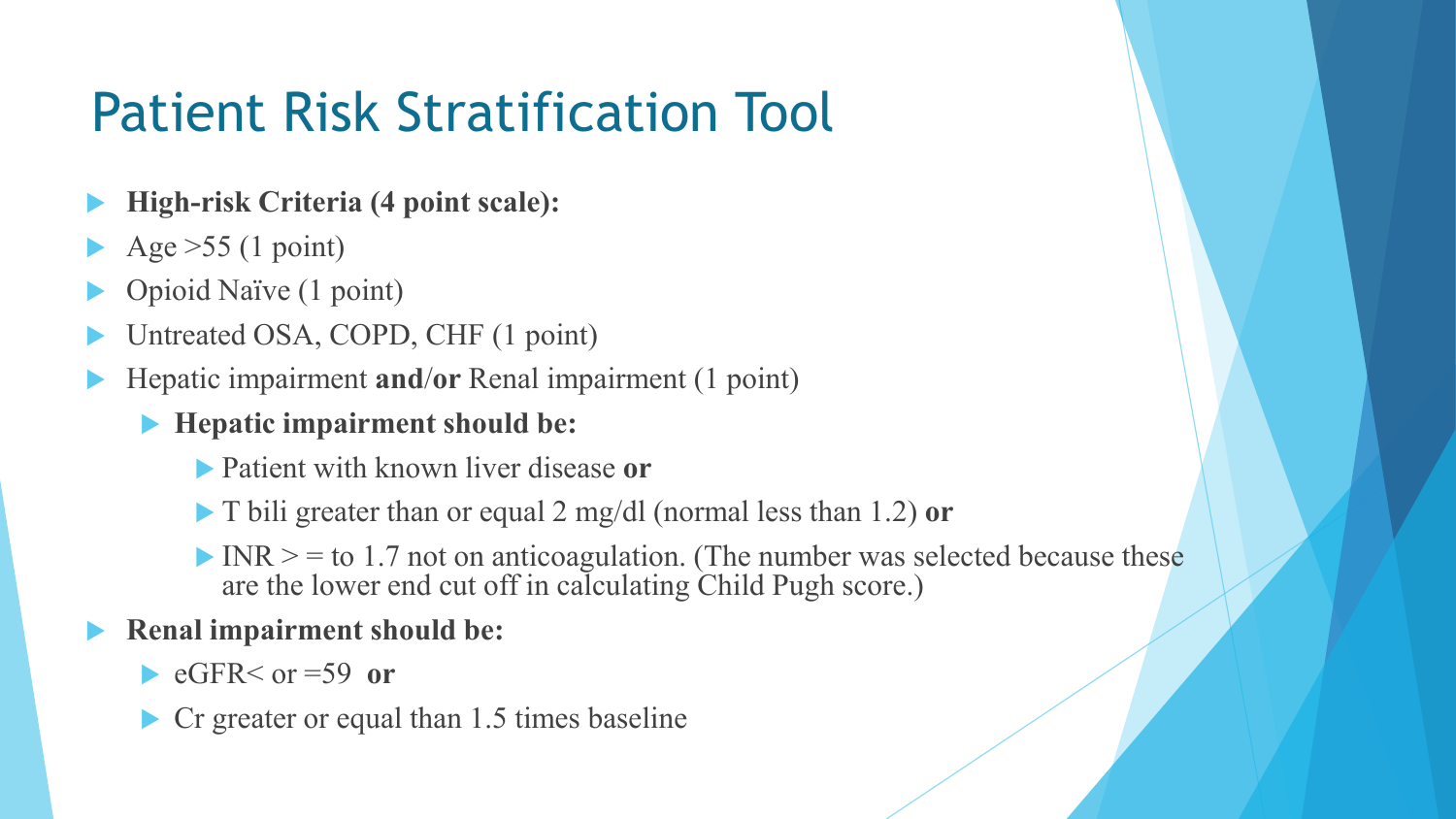#### Behavioral Pain Scale

Pain Legend:  $0 = No$  pain,  $1-3 = Mild$  pain,  $4-7 = Moderate$  pain,  $8-10 =$  Severe pain

- CHMC Standard Adult Pain Scale
- Wrong-Baker FACES Pain Rating Scale (Children greater than 2 years)
- FLACC Scale (Children less than 3 years of age or with developmental disabilities)
- Neonatal Infant Pain Scale (NIPS)
- Adult Nonverbal Pain Score (ANVPS)
- Pain Assessment in Advanced Dementia Scale (PAINAD)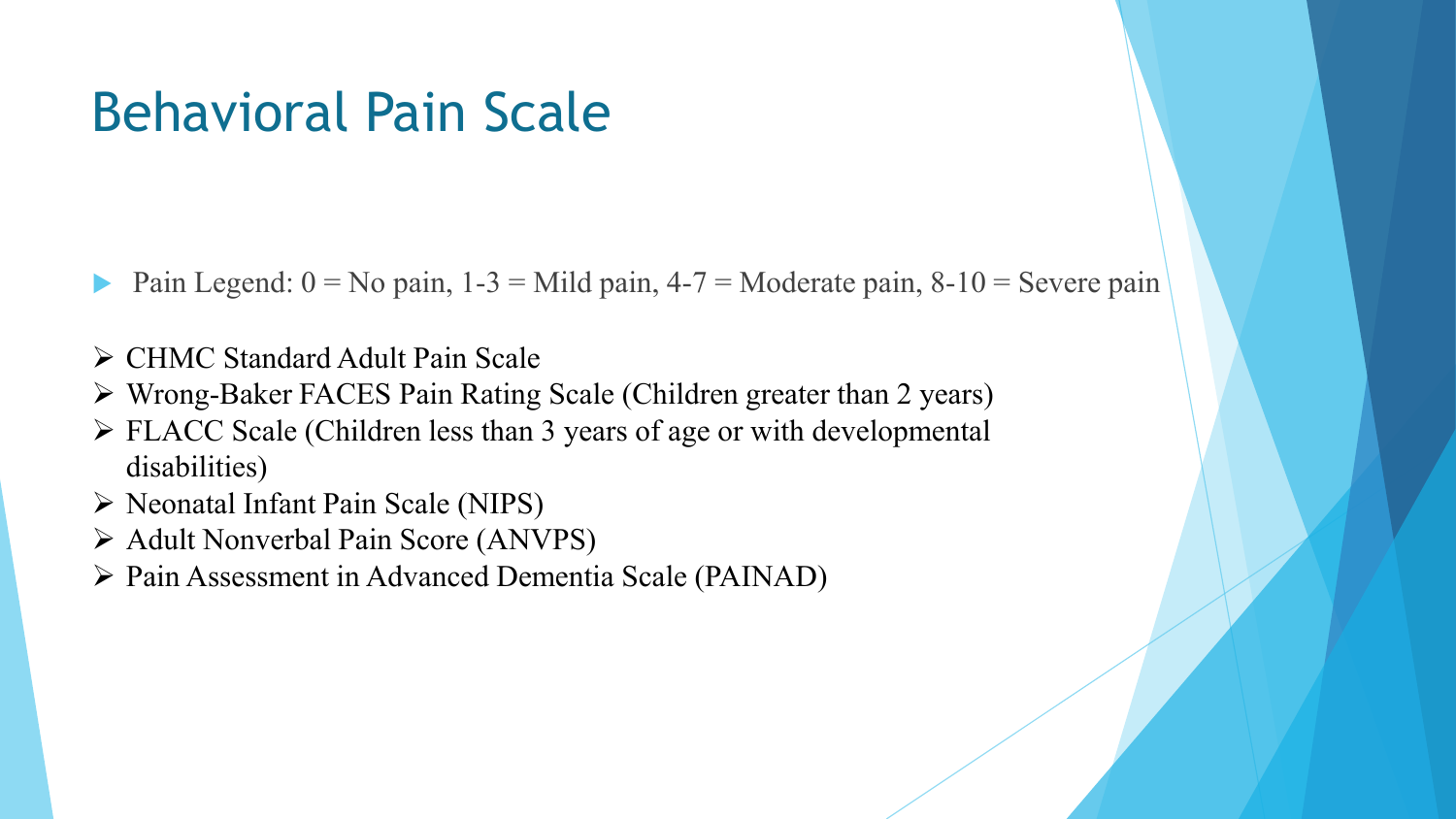#### Ramsey Sedation Scale

For Ramsey scale less than or equal to 3, hold narcotics

|          | $\Sigma$<br><b>Administration Queries</b>         |
|----------|---------------------------------------------------|
|          | ***Ramsay Sedation Scale***                       |
| Level 1: | Anxious, agitated, or restless                    |
| Level 2: | Cooperative, oriented, tranquil                   |
| Level 3: | Drowsy but responds to commands                   |
| Level 4: | Asleep but exhibits a brisk response to a stimuli |
| Level 5: | Asleep and exhibits a sluggish                    |
|          | response to a stimuli                             |
|          | Level 6: Asleep with no response to stimuli       |
|          |                                                   |
|          | Level of Sedation                                 |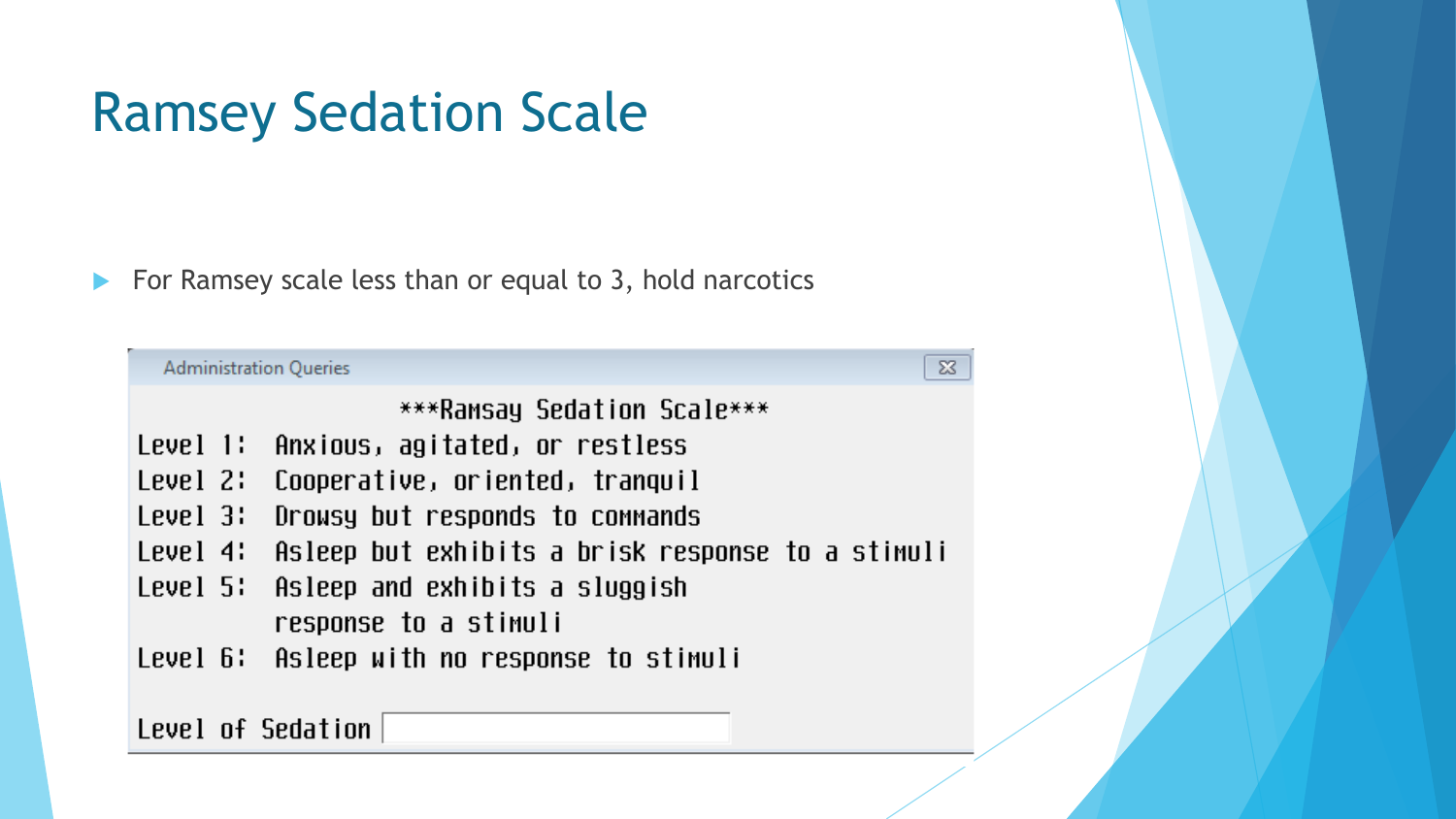#### Narcotic Order Sets

- **Choices reflexed based on:**
	- **Risk Assessment Score**
		- **0-4**
	- **Behavioral Pain Scale** 
		- Pain Legend:  $0 = No$  pain,  $1-3 = Mild$  pain,  $4-7 = Mod$ erate pain,  $8-10$ = Severe pain
	- **For Ramsey scale less than or equal to 3, hold narcotics**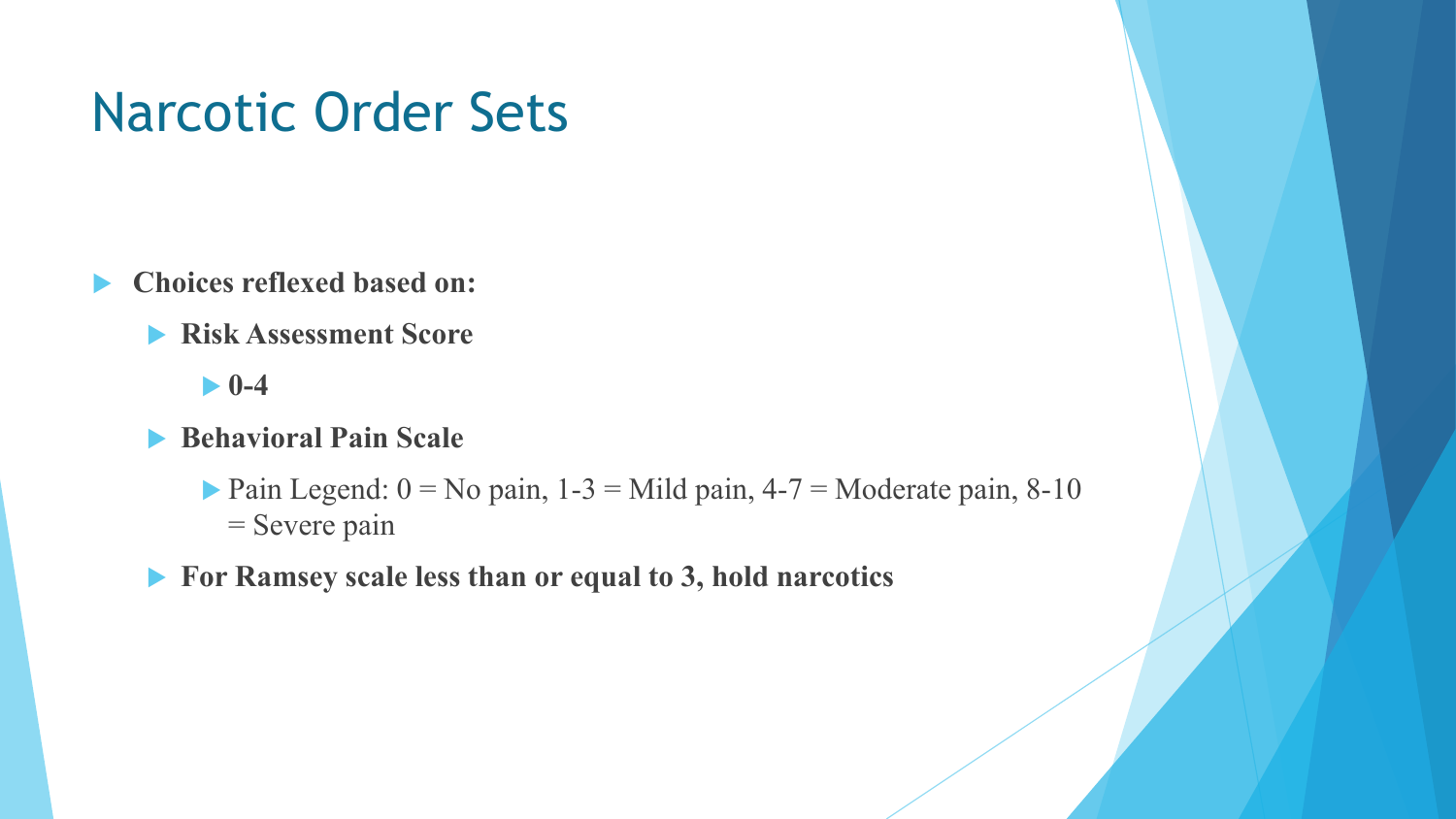#### Narcotic Order Set Example

|   | Inpatient Narcotic Pain Module (1 Additional Sets)                | Save As Set |
|---|-------------------------------------------------------------------|-------------|
|   | + Orders<br>(1/1)                                                 |             |
| M | + Opioid assessment 10/07 N                                       |             |
|   | Meeting $3/4$ , $4/4$                                             |             |
|   | (0/0)<br>+ FDA Link-<br>$\cdots$                                  | Π           |
|   | + Moderate Pain 4-7 (0/7) 2 reminders                             |             |
|   | Reminder: Ramsey Scale of $\leq$ or = to 3 hold narcotic          |             |
|   | MUST ONLY CHOOSE 1 PAIN MEDICATION                                |             |
|   | + Oxycodone\Acetaminophen 5/325 (Percocet 5/325mg)                |             |
|   | 10/07 0700 Stop: 10/13 0659                                       |             |
|   | PO 1 TAB Q6HPRN PRN Moderate Pain 4-7                             |             |
|   | + Tramadol (Ultram) 10/07 0700 Stop: 10/13 0659                   |             |
|   | PO 50 MG Q12HPRN PRN Moderate Pain 4-7                            |             |
|   | + Oxycodone Innediate Release (OxyIR) 10/07 0700 Stop: 10/13 0659 |             |
|   | PO 5 MG Q6HPRN PRN Moderate Pain 4-7                              |             |
|   | <u>+ Morphine IR Tablet (MSIR) 10/07 0700 Stop: 10/13 0659</u>    |             |
|   | PO 15 MG Q8HPRN PRN Moderate Pain 4-7                             |             |
|   |                                                                   |             |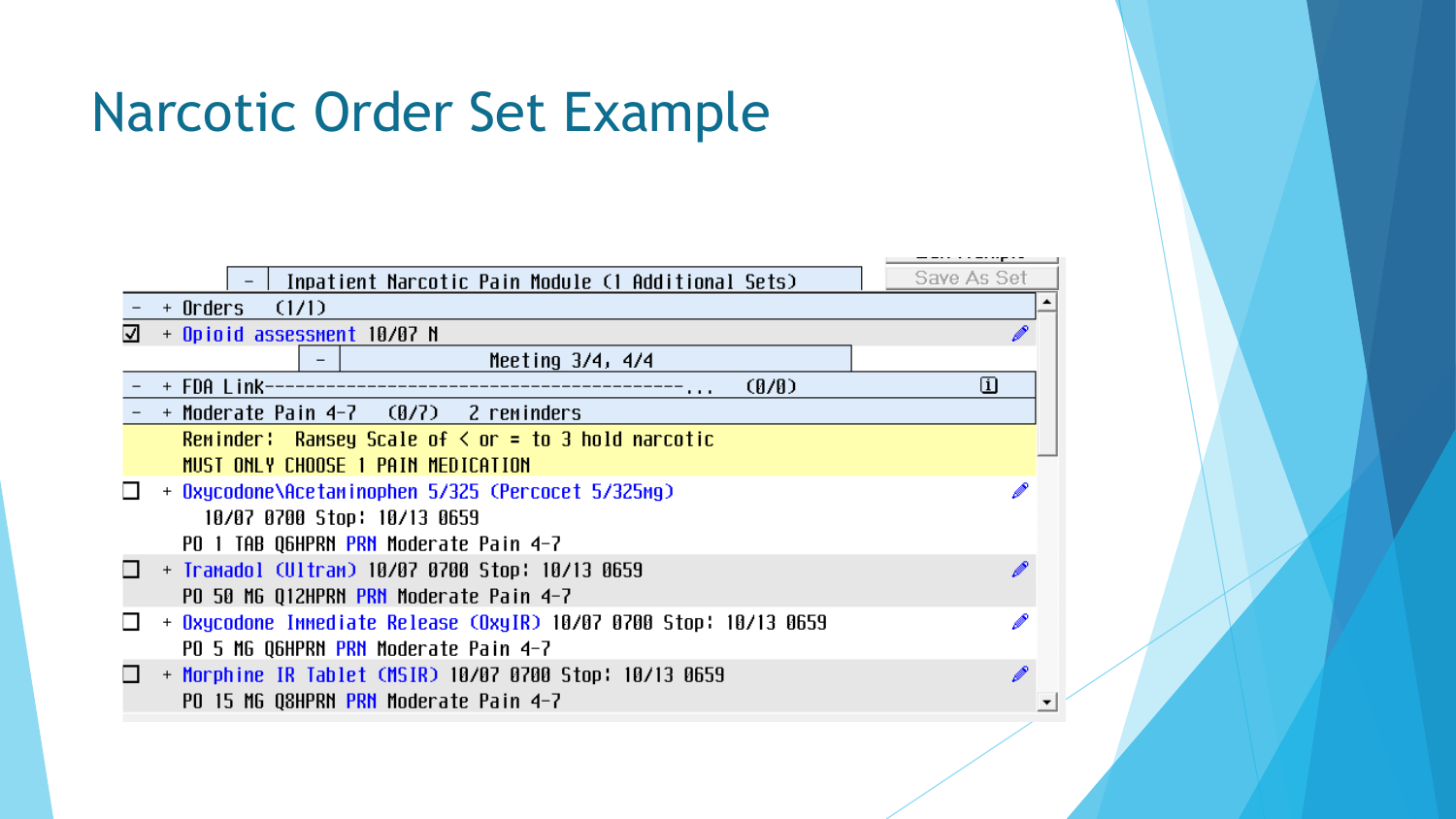#### Non-Narcotic Order Set Example

General:

- ▶ Tylenol 650 Mg Po Q6h PRN
- $\triangleright$  Celecoxib 100 mg po BID
- Ibuprofen 400 mg po q6h prn
- Ibuprofen 600 mg PO q6h prn
- Renal Colic, Abdominal Pain, Headache
- Muscle Relaxer
- Neuropathy
- Headache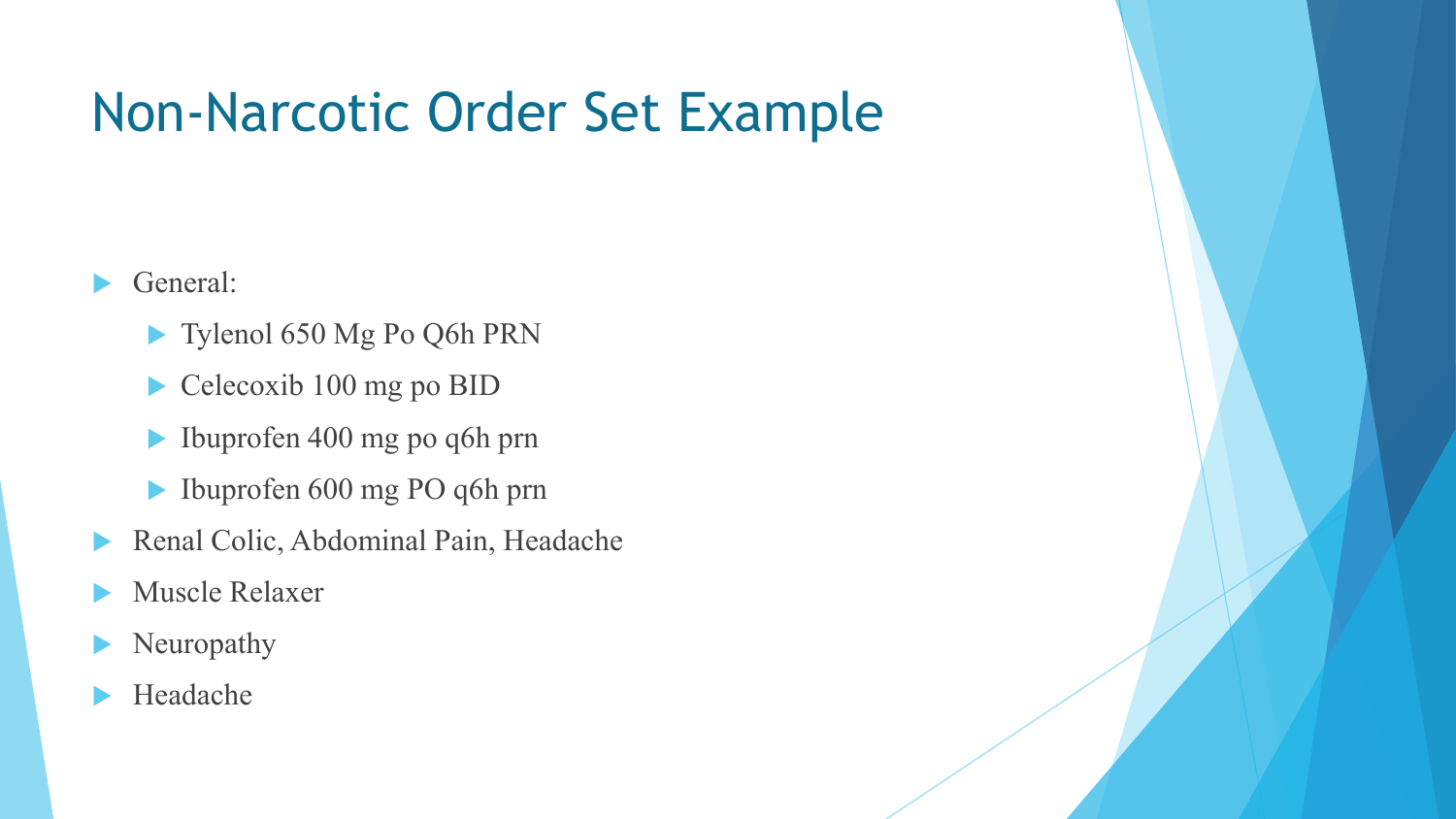### Alternatives to Opioids

| Pain Control        | $\Sigma\!$         |
|---------------------|--------------------|
| 02/11 1129          | 00015214 TEST, 0B3 |
| Pain scale used     |                    |
| Pain level          |                    |
|                     |                    |
| Level tolerable     |                    |
| Location            |                    |
| Description         |                    |
| Other               |                    |
| CARE<br>Action      |                    |
| Drug Used           |                    |
| Non-pharmacological |                    |
| Comment             |                    |
| TEACH<br>Topic      |                    |
| Details             |                    |
| Learner             |                    |

|                | Non-pharmalogical Modalities Lookup | $\Sigma$                  |  |
|----------------|-------------------------------------|---------------------------|--|
|                | Select                              |                           |  |
|                | Mnemonic                            | Responses                 |  |
| 1              | B                                   | Breathing/relaxation      |  |
| $\overline{c}$ | <b>BR</b>                           | <b>Back rub</b>           |  |
| 3              | $\mathbb{C}$                        | Visit from clergy         |  |
| 4              | CA                                  | Cold application          |  |
| 5              | <b>CG</b>                           | Caffeine given            |  |
| 6              | <b>DR</b>                           | Darken room               |  |
| 7              | E                                   | Emotional support         |  |
| 8              | EB                                  | Extra blanket(s)          |  |
| 9              | EP                                  | Extra pillow(s)           |  |
| 10             | HA                                  | Heat application          |  |
| 11             | K                                   | Knees/ankles elevated     |  |
| 12 M           |                                     | Soothing music            |  |
| 13 MS          |                                     | Mouth swabs               |  |
| 14 PB          |                                     | Pajama bottoms            |  |
| 15 PC          |                                     | Deodorant/toothpaste/comb |  |
| 16             | Q                                   | Quiet, uninterrupted time |  |
| 17             | $\mathbf R$                         | Reposition                |  |
| 18             | <b>RE</b>                           | Reassured                 |  |
| 19 SC          |                                     | Shampoo/condition         |  |
| 20             | T                                   | Adjust room temperature   |  |
|                |                                     |                           |  |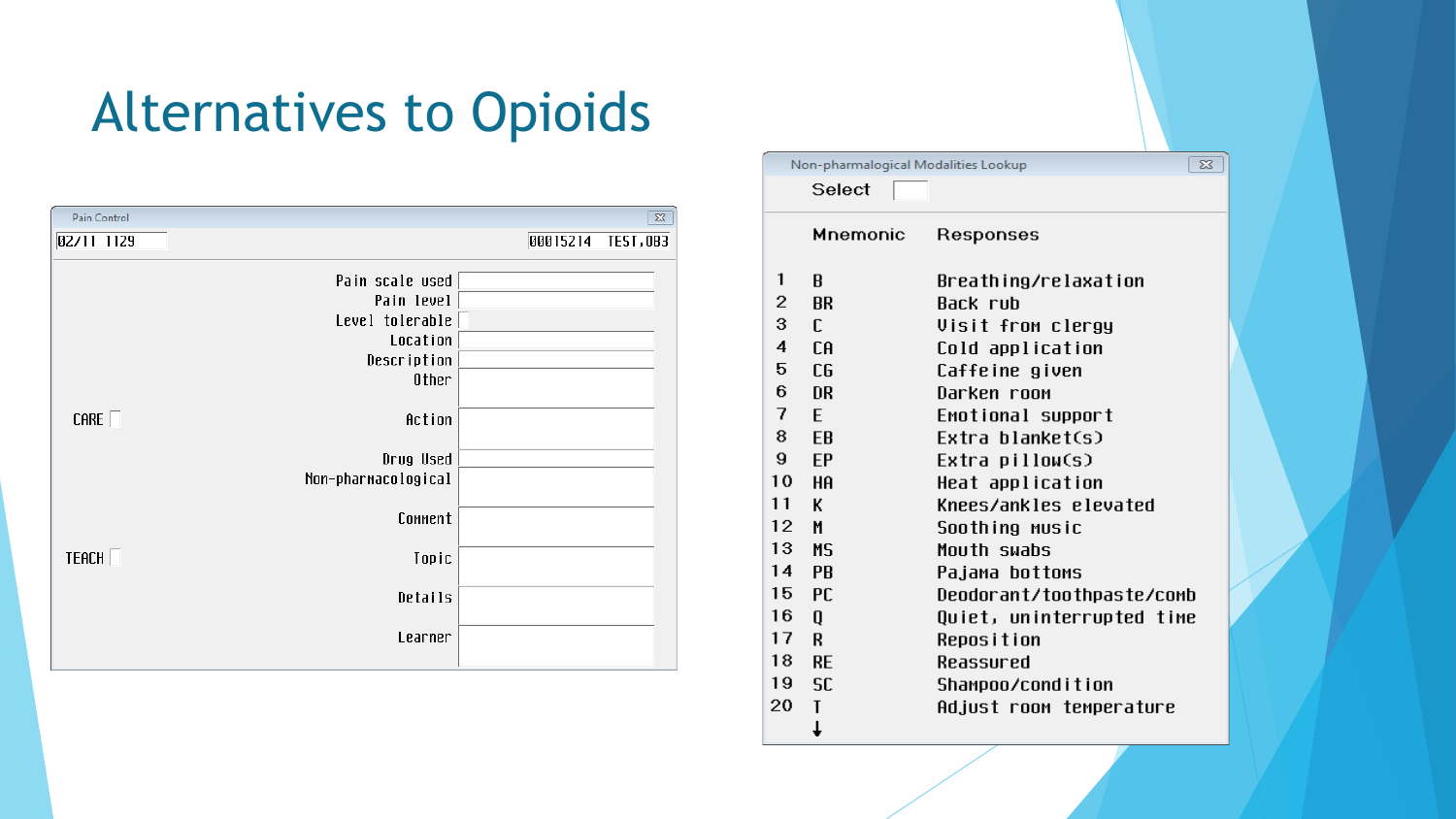#### Patient Monitoring

- Pain Level
- The Ramsey Sedation Scale
- Vital Signs: (PO Opioids Vs. IV Opioids)
- Nursing Judgment & Observation

**\*All used in conjunction by nursing to make decisions about administering PRN or scheduled opioids as well as other sedating medications**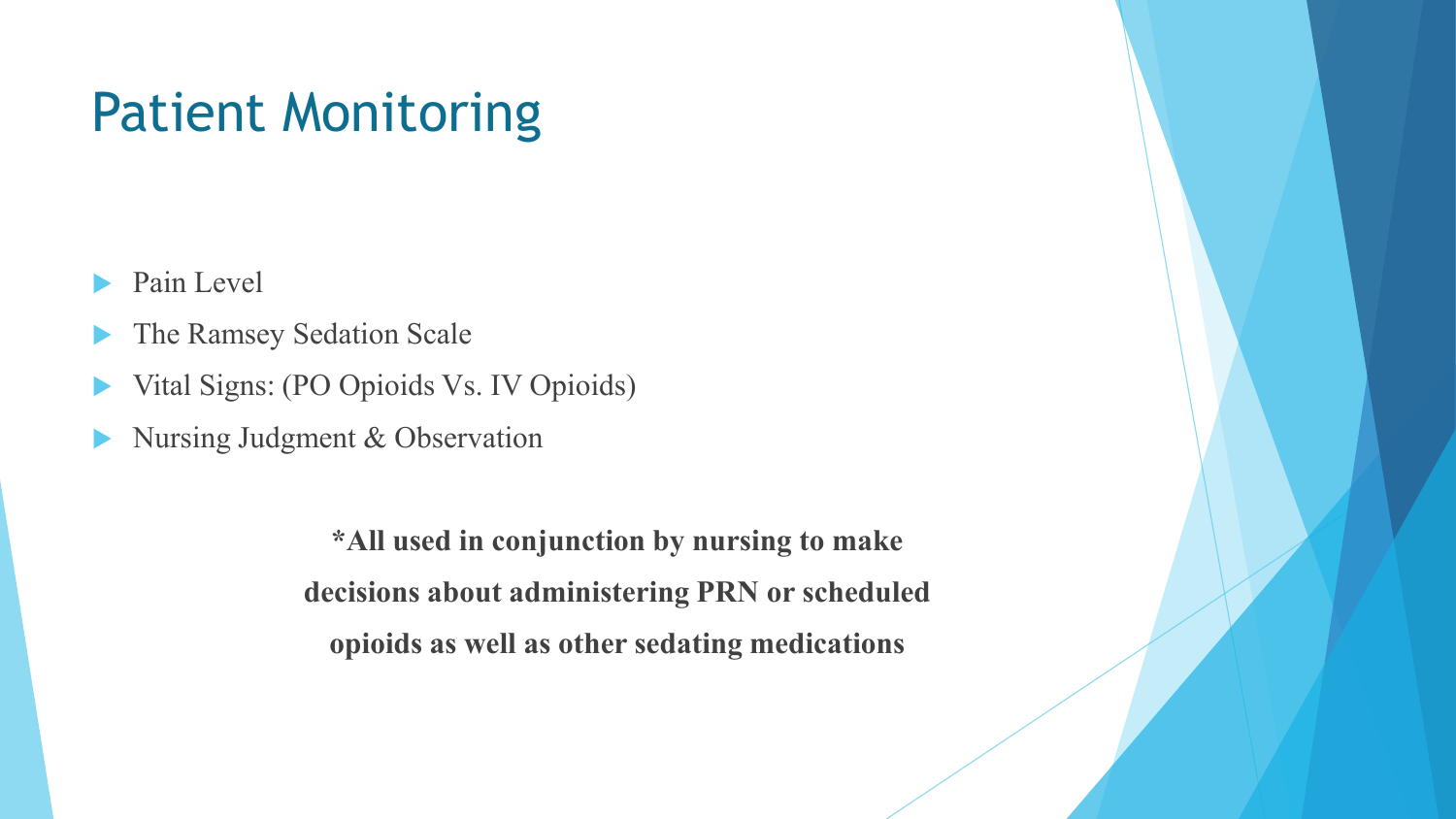#### Patient & Family Education



#### **Opioids for Acute Pain**

OPIOIDAP

#### Know what to expect from your doctor and nurse:

if your doctor is prescribing an opioid for acute pain, you can expect him or her to protect your safety in some of the following ways. Your provider and nurse may:

Page 1 of

- > Ask you to rate your pain on a pain scale to accurately understand your pain level,
- > Suggest alternatives to opioid medications first such as change in position, heat or cold application, or other non-opioid medication as prescribed by your provider.
- $\triangleright$  Ask you screening questions to assess your risk for opioid side effects.
- > Monitor your vital signs frequently such as your blood pressure, heart rate, pulse, and respiratory rate.
- > Assess your level of sleep by gently waking you periodically to check your level of sedation. This along with monitoring your respiratory effort is required to safely monitor the use of Opioid medications.

Patient's Signature

Date/Time

Nurse's Signature

Date/Time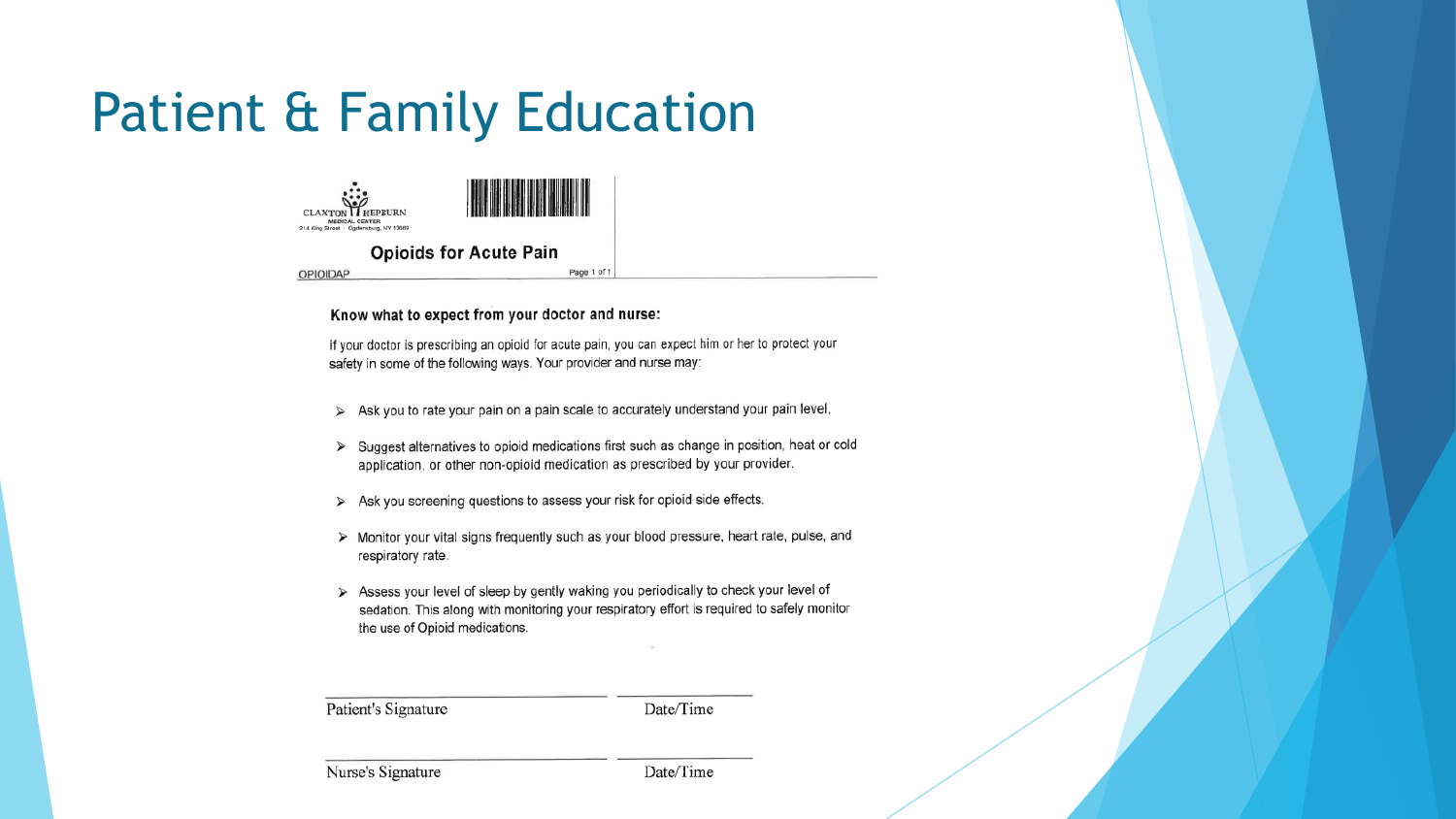### Project Auditing

- ▶ # Opioids given per 1000 patient days: Med/Surg, ICU, OB
- # Adverse drug events related to opioids: Use of Narcan
- % No Opioids given
- % Opioids Assessments Completed
- % Reflexed Orders Used
- ▶ % Nurse Monitoring Compliance
- % Evidence of Weaning
- % Opioid & Benzo Prescribed